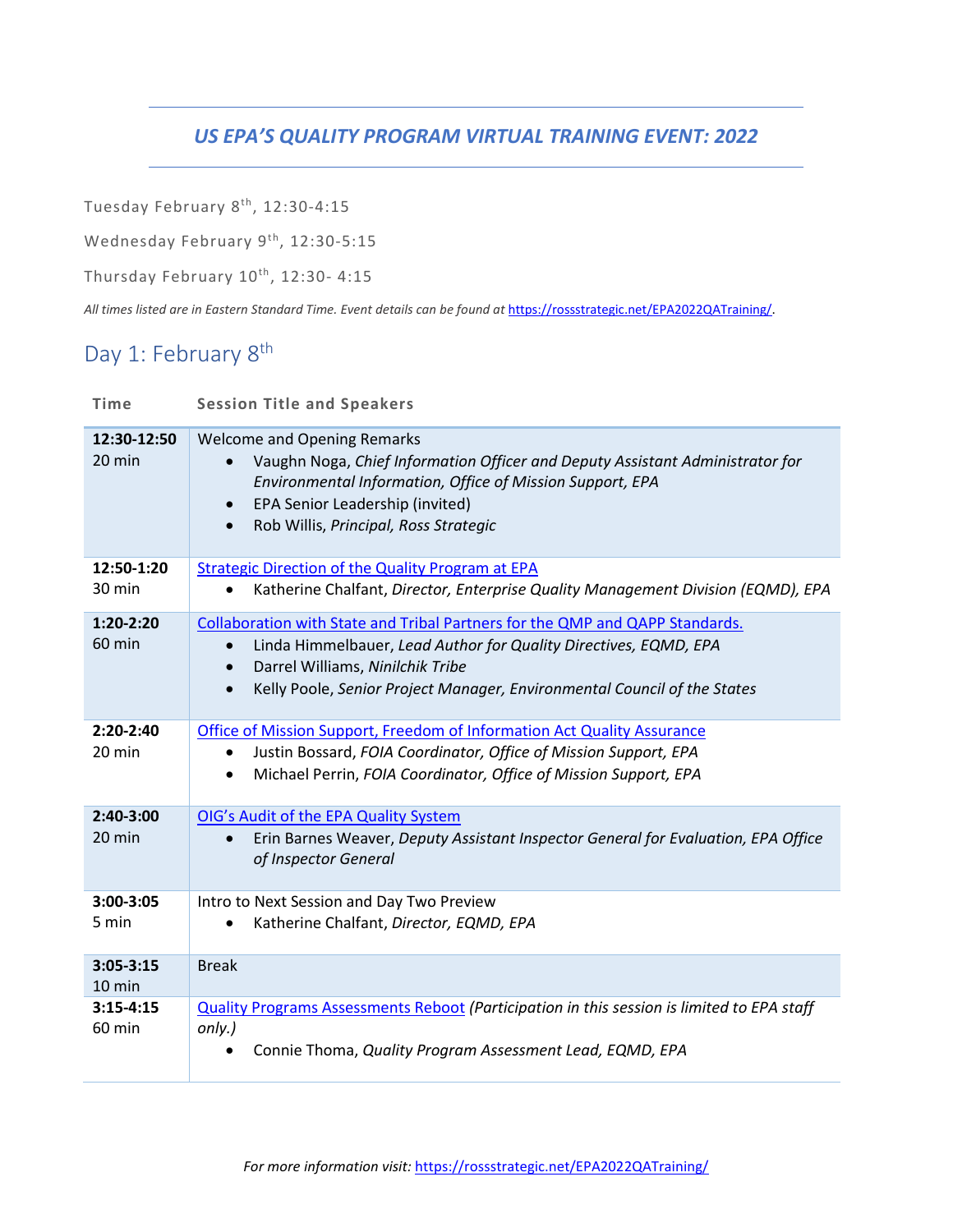# Day 2: February 9<sup>th</sup>

| Time                                                                                                                   | <b>Session Title and Speakers</b>                                                                                                                                                                                                                                                                                                                                                                |
|------------------------------------------------------------------------------------------------------------------------|--------------------------------------------------------------------------------------------------------------------------------------------------------------------------------------------------------------------------------------------------------------------------------------------------------------------------------------------------------------------------------------------------|
| 12:30-12:40<br>10 min                                                                                                  | Welcome and Get Settled<br>Rob Willis, Ross Strategic                                                                                                                                                                                                                                                                                                                                            |
| 12:40-1:10<br>30 min                                                                                                   | Scientific Integrity: Including the recent OSTP report<br>Dr. Francesca Grifo, EPA Scientific Integrity Official                                                                                                                                                                                                                                                                                 |
| $1:10-2:00$<br>50 min                                                                                                  | QA Grant Lifecycle: Panel Discussion<br>Julie Milazzo, Program Analyst, EPA Office of Grants and Debarment<br>$\bullet$<br>Audrey L. Johnson, Manager, Quality Assurance Branch, Region 9, EPA<br>$\bullet$<br>Roberto Gutierrez, Project Officer, Air and Radiation Division, Region 9, EPA<br>$\bullet$<br>Emma Ruppel, Air Quality & Meteorology Specialist, Bishop Paiute Tribe<br>$\bullet$ |
| $2:00-2:10$<br>10 min                                                                                                  | <b>Break</b>                                                                                                                                                                                                                                                                                                                                                                                     |
| $2:10-2:40$<br>30 min                                                                                                  | <b>Defensible Data for Small Agencies</b><br>Melinda Ronca-Battista, Health Physicist, Tribal Air Monitoring Support Center,<br>Northern Arizona University                                                                                                                                                                                                                                      |
| 2:40-3:05<br>25 min                                                                                                    | <b>Promoting QA in Academic Research Environments</b><br>Rebecca Davies, PhD, Emeritus Associate Professor, University of Minnesota,<br>$\bullet$<br><b>College of Veterinary Medicine</b>                                                                                                                                                                                                       |
| $3:05 - 3:15$<br>10 min                                                                                                | Wrap up & Get to Next Session<br>Rob Willis, Ross Strategic                                                                                                                                                                                                                                                                                                                                      |
| The following sessions are concurrent individual training sessions and separate registration is required<br>to attend. |                                                                                                                                                                                                                                                                                                                                                                                                  |
| $3:15-4:15$<br>60 min                                                                                                  | Training: Using R in the QA Process<br>Michael Dumelle, Mathematical Statistician, Office of Research and Development,<br>$\bullet$<br>EPA                                                                                                                                                                                                                                                       |
| $3:15 - 5:15$                                                                                                          | <b>Training: How to be a Project Management Practitioner</b>                                                                                                                                                                                                                                                                                                                                     |

- 120 min • Katherine Chalfant, *Director, EQMD, EPA*
	- Niki Bryant, *PMP, Communications Lead, EQMD, EPA*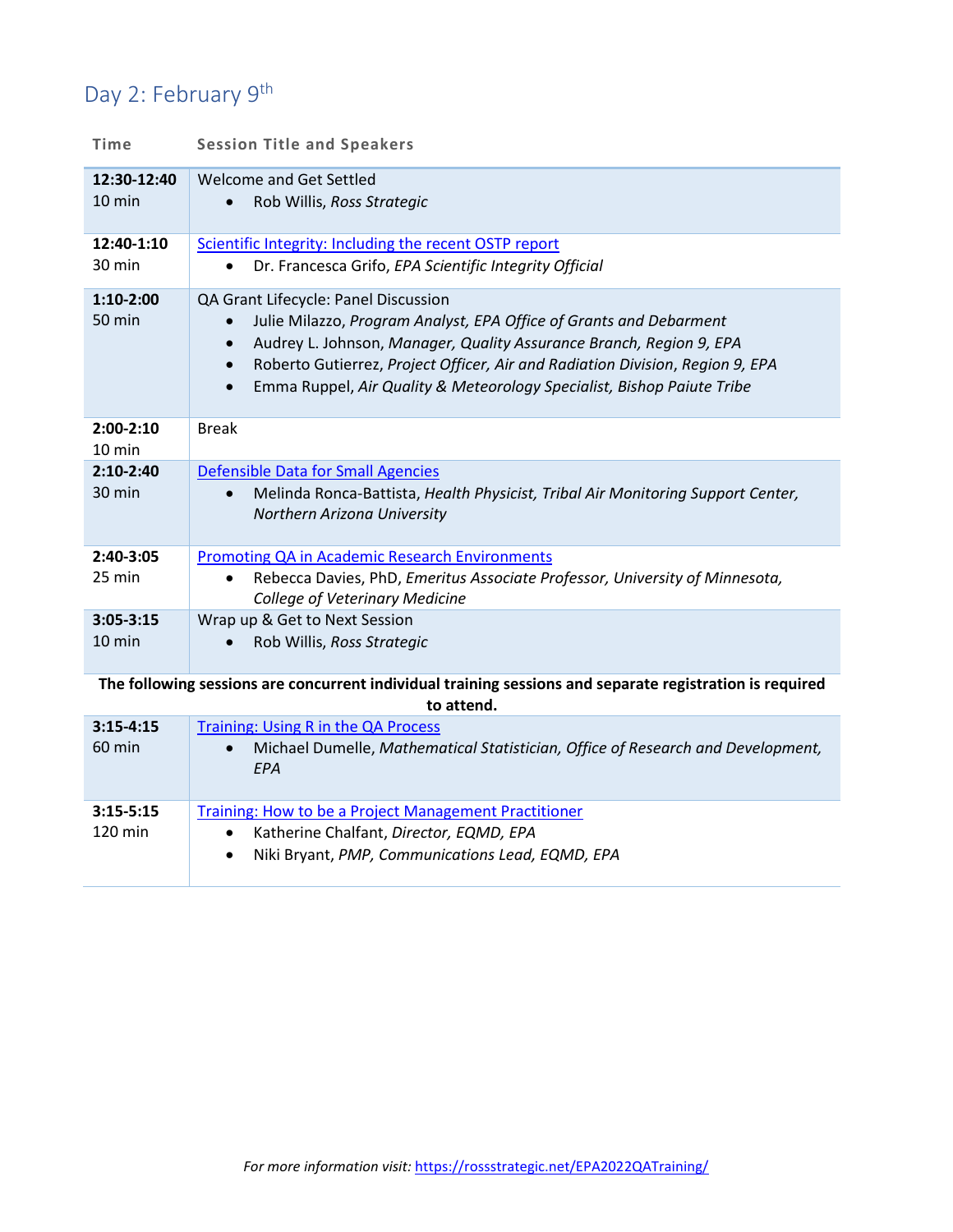## Day 3: February 10<sup>th</sup>

| <b>Time</b>                                                                                                            | <b>Session Title and Speakers</b>                                                                                                                                 |  |
|------------------------------------------------------------------------------------------------------------------------|-------------------------------------------------------------------------------------------------------------------------------------------------------------------|--|
| 12:30-12:40<br>$10 \text{ min}$                                                                                        | Welcome and Get Settled<br>Sarah Sarfaty Epstein, Ross Strategic                                                                                                  |  |
| 12:40-1:05<br>25 min                                                                                                   | Understanding The Omicron Variant of SARS-CoV-2: A Microbiologist's Perspective<br>Dr. Jafrul Hasan, Quality Assurance Manager/Senior Advisor, OPPT, EPA          |  |
| 1:05-1:30<br>25 min                                                                                                    | EPA's Office of Pesticide Program (OPP) Response to the COVID-19 Pandemic<br>Dr. Kristen Willis, Antimicrobials Division, OPP, EPA<br>$\bullet$                   |  |
| 1:30-1:45<br>15 min                                                                                                    | Q&A with Dr. Willis & Dr. Hasan                                                                                                                                   |  |
| 1:45-2:00<br>15 min                                                                                                    | Thank you & Closing Plenary<br>Katherine Chalfant, Director, EQMD, EPA                                                                                            |  |
| $2:00-2:15$<br>15 min                                                                                                  | <b>Break and Get to Next Session</b>                                                                                                                              |  |
| The following sessions are concurrent individual training sessions and separate registration is required to<br>attend. |                                                                                                                                                                   |  |
| $2:15-3:15$<br>60 min                                                                                                  | Training: Using R in the QA Process<br>Michael Dumelle, Mathematical Statistician, Office of Research and Development,<br>EPA                                     |  |
| $2:15-4:15$<br>120 min                                                                                                 | Training: How to be a Project Management Practitioner<br>Katherine Chalfant, Director, EQMD, EPA<br>Niki Bryant, PMP, Communications Lead, EQMD, EPA<br>$\bullet$ |  |